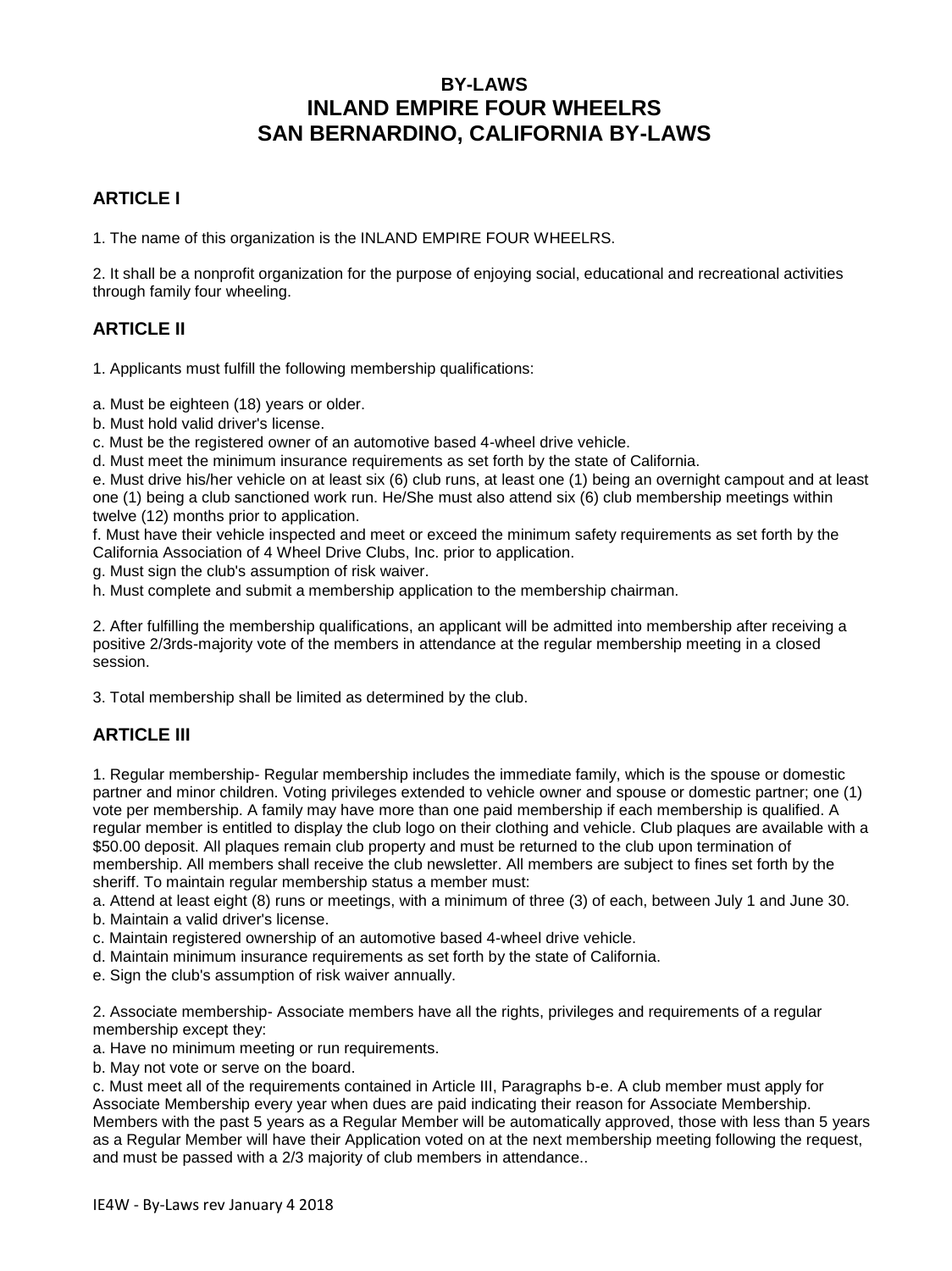3. Honorary membership - Honorary members are persons who have shown out-standing service or support to the club or the sport of 4 wheeling. Honorary members will be nominated and voted on by the membership with a 2/3rds majority of members in attendance at a club membership meeting. An Honorary member has all the rights, privileges and requirements of regular membership except they:

a. Have no meeting or run requirements.

b. May not vote or serve on the board.

c. Are only subject to ARTICLE III, Sections 1b-e if they participate in club runs.

d. Honorary members may also be regular members, if all regular membership requirements are current.

4. Business Membership – Business members shall be businesses that are interested in supporting the club or the sport of 4 wheeling. Business members shall be nominated and voted on by the membership with a 2/3rd majority of members in attendance at a club meeting. A business member shall have all the rights and privileges of a honorary member except they:

a. Shall pay 4 times the regular membership dues.

b. Business members may also be regular members, if all regular membership requirements are current.

5. All members are required to abide by fire and conservation laws, and protect our natural resources.

6. No consumption of alcohol will be permitted on trails.

7. Members must conduct themselves in a respectable and orderly fashion at all times.

8. No club member shall profit from the club name, or the sale of the club logo.

Public displays or events such as parades, exhibitions, training or any activity where the club has been invited, introduced or presumed to be participating as a club shall be limited to club members only.

#### **Article IV**

1. Membership dues shall be \$69.00 annually, payable between August 1 and October 1. Dues shall be prorated at \$6 per month after the month of August.

2. Membership will automatically terminate for members with less than 5 full years of membership if dues are not paid as set forth in Article IV-1, or the minimum membership requirements have not been met.

3. Members who have been regular members for 5 full years or more and have not met the minimum membership requirements shall automatically become associate members upon renewal of their membership.

4. An Associate member may reapply for regular membership when he/she has met the minimum requirements of a regular member as sort forth in Article III-1. The Associate member will automatically become be reinstated as a Regular member upon verification of the minimum requirements by the board of Directors.

5. Members whose membership has lapsed for non-payment of dues may have their membership reinstated by applying to the club for reinstatement, paying all past due membership dues plus a \$50.00 late charge for reinstatement, any other requirements imposed by the membership, and a positive 2/3 majority vote at the regular membership meeting in a closed session.

#### **Article V**

1. Officers will consist of a President, Vice President, Secretary and Treasurer.

2. Officers together with immediate past-President constitute the Board of Directors. A majority vote can make decisions. A Board of Directors meeting must have 3 or more present to make decisions.

3. Duties of the above are as usually associated with the same.

4. Committees will be assigned by the President as required.

5. Nominations of new officers will be held annually at the August membership meeting. The election of new officers and trail boss of the year will be held at the September meeting.